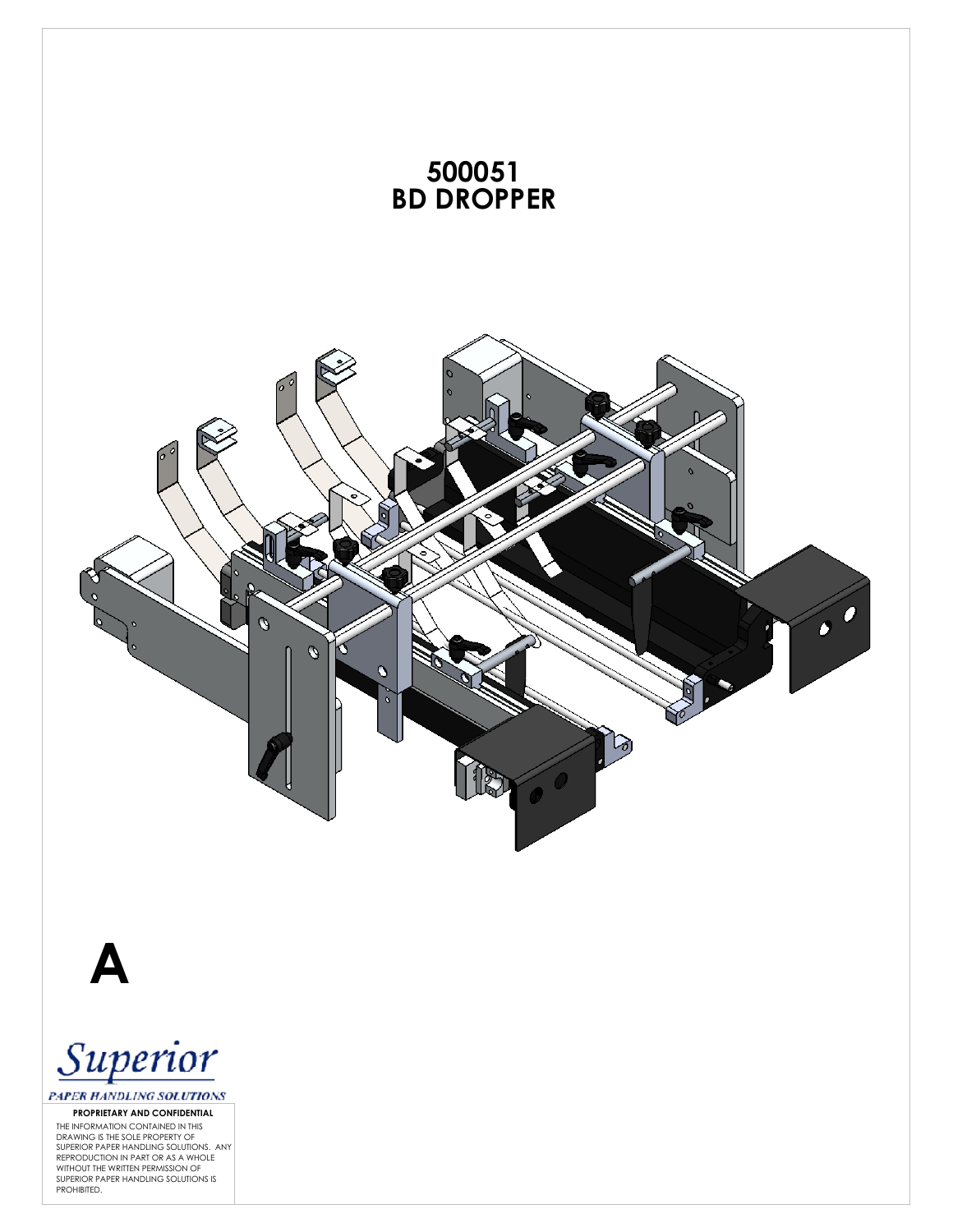

| <b>ITEM</b><br>NΟ | PartNo | <b>DESCRIPTION</b>             | QTY. |
|-------------------|--------|--------------------------------|------|
|                   | 400119 | <b>BD PIVOT MOUNT ASSEMBLY</b> |      |
| ◠                 | 400121 | <b>BD TRAY ASSEMBLY, LH</b>    |      |
| 3                 | 400120 | <b>BD TRAY ASSEMBLY, RH</b>    |      |

**PAPER HANDLING SOLUTIONS** 

Assembly Number: 500051

PROPRIETARY AND CONFIDENTIAL<br>THE INFORMATION CONTAINED IRITHIS DRAWING IS THE SOLE PROPERTY OF SUPERIOR PAPER **Description of the sole property**<br>PERINDING SOLUTIONS. ANY REPRODUCTION IN PART OR AS A WHOLE WITHOUT THE WRITT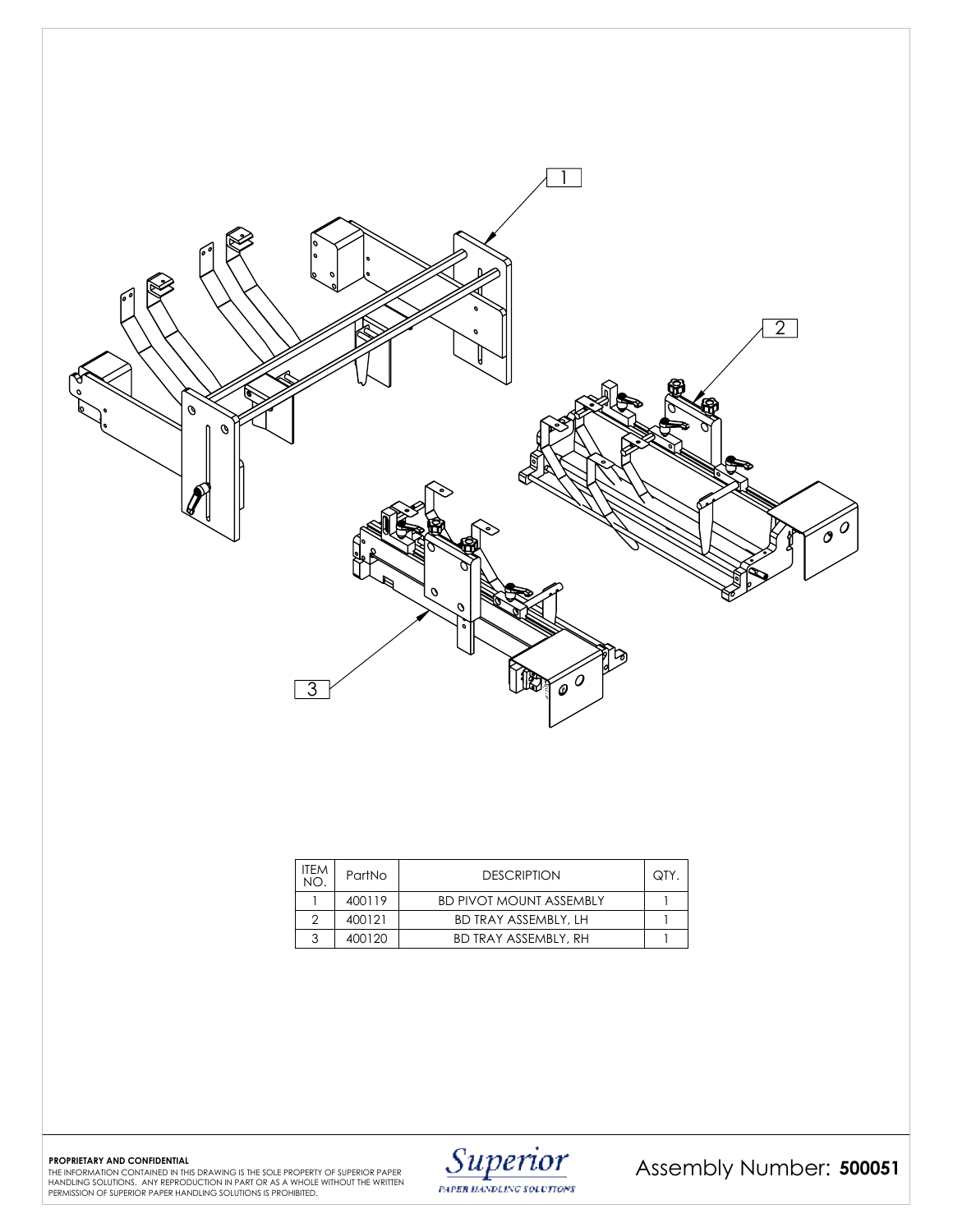

| <b>ITEM</b><br>NO. | PartNo | <b>DESCRIPTION</b>          | QTY.           |
|--------------------|--------|-----------------------------|----------------|
| 1                  | 301416 | <b>ACCESSORY BLOCK</b>      | $\overline{2}$ |
| 2                  | 301469 | <b>FEEDER SPRING</b>        | 2              |
| 3                  | 301870 | <b>FEEDER SPRING</b>        | $\overline{2}$ |
| 4                  | 302202 | D-SHAFT                     | 4              |
| 5                  | 300260 | <b>FRONT PIVOT MOUNT</b>    | $\overline{2}$ |
| 6                  | 300050 | <b>SLIDE ON PIVOT MOUNT</b> | $\overline{2}$ |
|                    | 300052 | <b>SUPPORT BLOCK</b>        | 2              |
| ጸ                  | 300860 | <b>ADJUSTABLE HANDLE</b>    | 2              |

PAPER HANDLING SOLUTIONS

PROPRIETARY AND CONFIDENTIAL **400119** THE SOLE PROPERTY OF SUPERIOR PAPER **strawing is the sole property of superior paper** and **Super<b>Tio**r Assembly Number (1980), 200119 The Sole of Assemble of Assemble of Dumber 1990, 2 Assembly Number:

HANDLING SOLUTIONS. ANY REPRODUCTION IN PART OR AS A WHOLE WITHOUT THE WRITTEN PERMISSION OF SUPERIOR PAPER HANDLING SOLUTIONS IS PROHIBITED.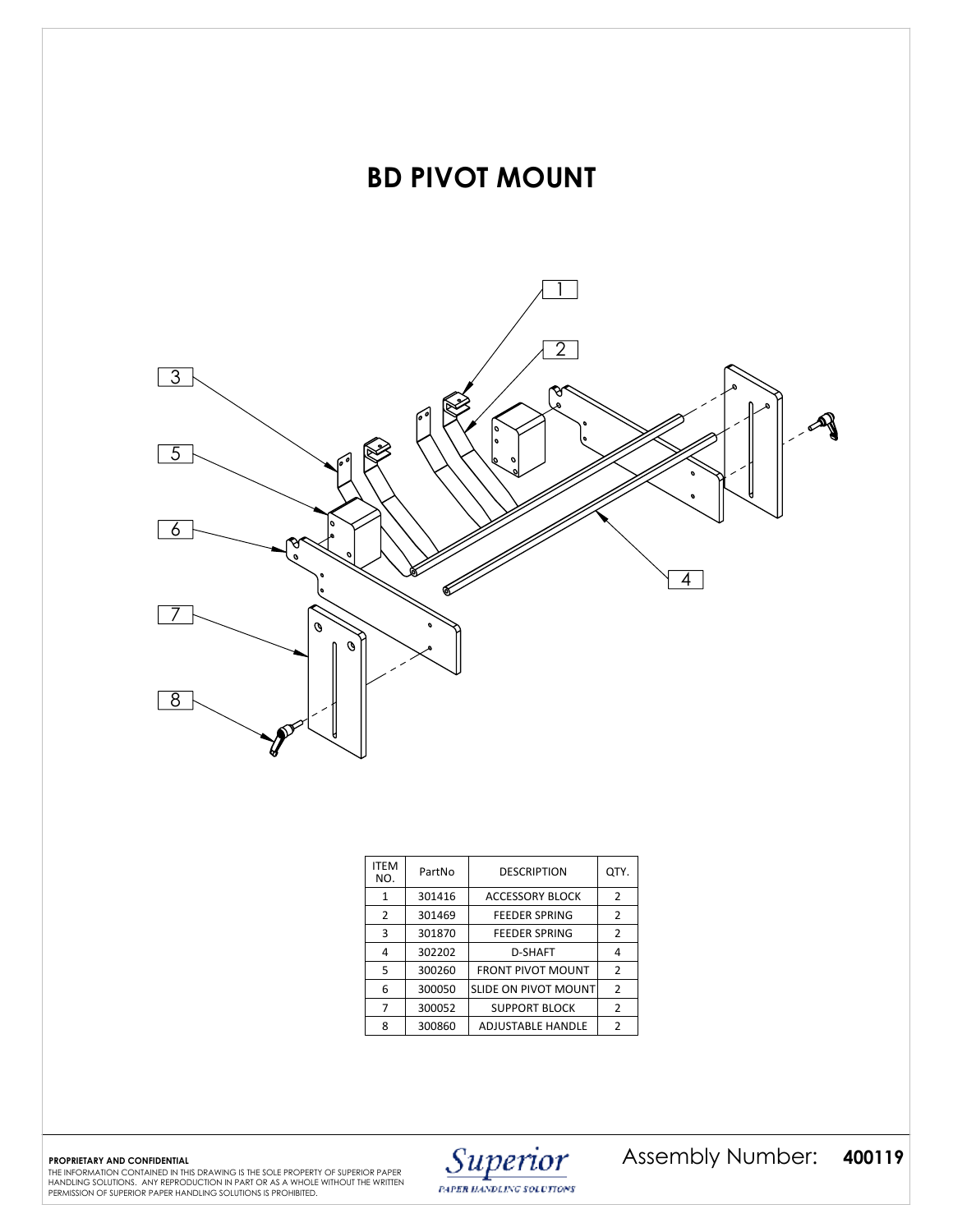

| ITEM<br>NO.  | PartNo | <b>DESCRIPTION</b>        | QTY.           |
|--------------|--------|---------------------------|----------------|
| 1            | 300261 | <b>SLIDE</b>              | 1              |
| $\mathbf{2}$ | 300263 | MAIN SUPPORT RAIL         | 1              |
| 3            | 104002 | <b>HINGE PLATE</b>        | 1              |
| 4            | 104010 | LEDGE HINGE PIN LONG      | $\overline{2}$ |
| 5            | 104001 | <b>COLLECTION SHELF</b>   | 1              |
| 6            | 104011 | LEDGE FLIP PIN            | 2              |
| 7            | 300272 | <b>SLEEVING BEARING</b>   | 2              |
| 8            | 104012 | <b>CATCH PIN</b>          | 3              |
| 9            | 300265 | PIVOT ARM                 | 1              |
| 10           | 301462 | CROPPED PIVOT ARM         | 1              |
| 11           | 300271 | <b>CYLINDER MOUNT BAR</b> | 1              |
| $12 \,$      | 300264 | LINEAR BLOCK              | 2              |
| 13           | 301699 | STANDOFF POST LONG        | 1              |
| 14           | 100391 | <b>KNOB</b>               | 2              |
| 15           | 104028 | <b>CYLINDER</b>           |                |
|              |        |                           |                |

| <b>ITFM</b><br>NO. | PartNo   | <b>DESCRIPTION</b>          | QTY.           |
|--------------------|----------|-----------------------------|----------------|
| 16                 | 104026   | <b>CYLINDER FITTING</b>     | 2              |
| 17                 | 104013   | CYLINDER MOUNT              | 1              |
| 18                 | 104016 A | <b>FRONT CYLINDER MOUNT</b> |                |
| 19                 | 300858   | <b>TAPPING INSERT</b>       | 1              |
| 20                 | 104022   | <b>EXTENTION BLOCK</b>      | 2              |
| 21                 | 300274   | <b>GUARD RIGHT</b>          |                |
| 22                 | 300268   | <b>SPRING BLOCK RIGHT</b>   | 1              |
| 23                 | 300269   | STANDOFF POST               | 2              |
| 24                 | 300266   | <b>WEDGE BLOCK</b>          | 1              |
| 25                 | 100523   | ADJUSTABLE HANDLE           | 3              |
| 26                 | 301751   | DROPPER GUIDE SPRING        | 2              |
| 27                 | 301871   | DROPPER GUIDE SPRING        | $\mathfrak{D}$ |
| 28                 | 301750   | SPRING STEEL BACK STOP      |                |
| 29                 | 301807   | <b>BACKSTOP</b>             |                |

**PROPRIETARY AND CONFIDENTIAL 400120** THE INFORMATION CONTAINED IN THIS DRAWING IS THE SOLE PROPERTY OF SUPERIOR PAPER HANDLING SOLUTIONS. ANY REPRODUCTION IN PART OR AS A WHOLE WITHOUT THE WRITTEN PERMISSION OF SUPERIOR PAPER HANDLING SOLUTIONS IS PROHIBITED.



Assembly Number: 400120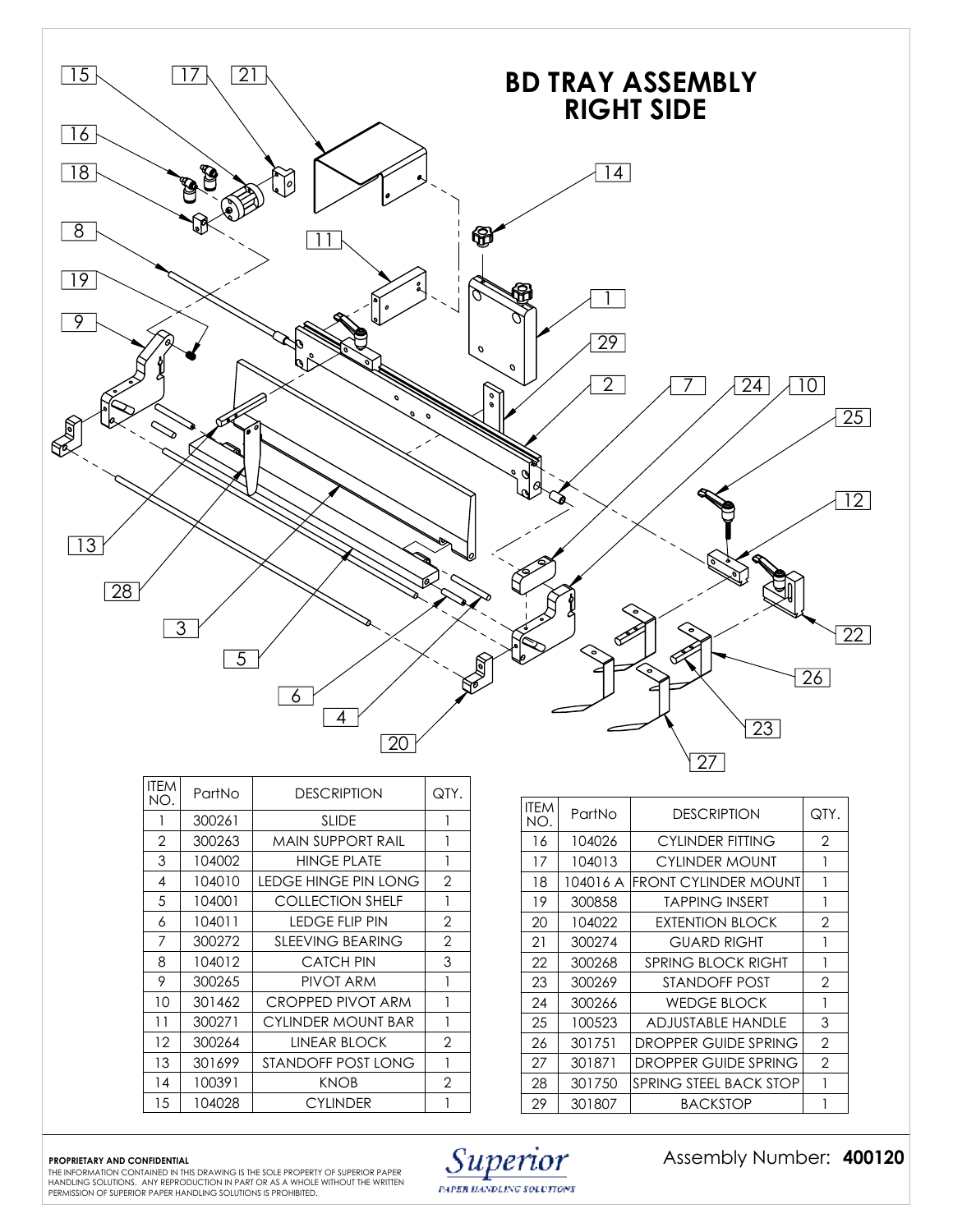

| <b>ITEM</b><br>NO. | PartNo | <b>DESCRIPTION</b>       | QTY.           |
|--------------------|--------|--------------------------|----------------|
| 1                  | 300261 | <b>SLIDE</b>             |                |
| 2                  | 300263 | MAIN SUPPORT RAIL        | 1              |
| 3                  | 104002 | <b>HINGE PLATE</b>       | 1              |
| 4                  | 104010 | LEDGE HINGE PIN LONG     | 2              |
| 5                  | 104001 | <b>COLLECTION SHELF</b>  | 1              |
| 6                  | 104011 | <b>LEDGE FLIP PIN</b>    | $\overline{2}$ |
| 7                  | 300272 | <b>SLEEVING BEARING</b>  | $\overline{2}$ |
| 8                  | 104012 | <b>CATCH PIN</b>         | 3              |
| 9                  | 300265 | PIVOT ARM                | 1              |
| 10                 | 300271 | CYLINDER MOUNT BAR       | 1              |
| 11                 | 300267 | <b>SPRING BLOCK LEFT</b> | 1              |
| 12                 | 300264 | LINEAR BLOCK             | 2              |
| 13                 | 300269 | STANDOFF POST            | $\overline{2}$ |
| 14                 | 301699 | STANDOFF POST LONG       | 1              |
| 15                 | 100391 | <b>KNOB</b>              | $\overline{2}$ |

| ITEM<br>NO. | PartNo | DESCRIPTION                   | QTY.           |
|-------------|--------|-------------------------------|----------------|
| 16          | 104028 | <b>CYLINDER</b>               | 1              |
| 17          | 104026 | <b>CYLINDER FITTING</b>       | 2              |
| 18          | 104013 | CYLINDER MOUNT                | 1              |
| 19          |        | 104016 AIFRONT CYLINDER MOUNT | 1              |
| 20          | 300858 | <b>TAPPING INSERT</b>         | 1              |
| 21          | 300273 | GUARD LEFT                    | 1              |
| 22          | 104022 | <b>EXTENTION BLOCK</b>        | 2              |
| 23          | 300266 | <b>WEDGE BLOCK</b>            | 1              |
| 24          | 100523 | ADJUSTABLE HANDLE             | 3              |
| 25          | 301751 | DROPPER GUIDE SPRING          | $\overline{2}$ |
| 26          | 301462 | CROPPED PIVOT ARM             | 1              |
| 27          | 301871 | DROPPER GUIDE SPRING          | $\overline{2}$ |
| 28          | 301750 | SPRING STEEL BACK STOP        | 1              |
| 29          | 301807 | BACKSTOP                      | 1              |

PROPRIETARY AND CONFIDENTIAL **400121** THE SOLE PROPERTY OF SUPERIOR PAPER  $\text{Supersal}$  *Suppetiot* Assembly Number Number ( 400121 The information contained in this drawing is the sole property of superior paper  $\text{Supersal}$ HANDLING SOLUTIONS. ANY REPRODUCTION IN PART OR AS A WHOLE WITHOUT THE WRITTEN PERMISSION OF SUPERIOR PAPER HANDLING SOLUTIONS IS PROHIBITED.



Assembly Number: 400121